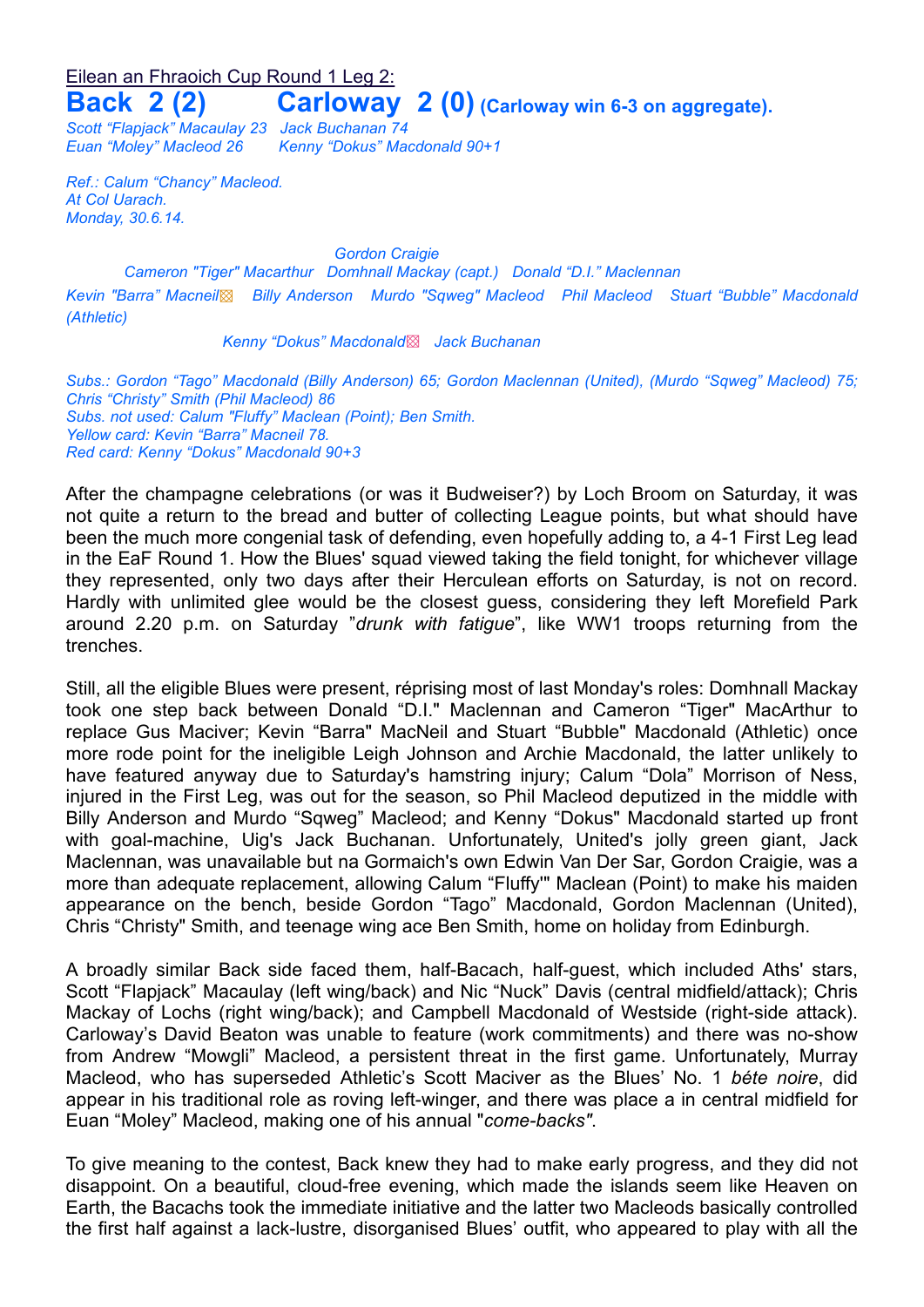enthusiasm of a group of men called in to work on a day off. Or so it seemed. Despite the best efforts of captain Mackay, the midfield - Anderson, "Sqweg", "Bubble", and Macleod - and Buchanan up front, Carloway were unable to "*get it together*", playing as individuals more often than not, and were fortunate the Coll men's least effective area of operation was in the final quarter of the field.

On 7 minutes a lofted clearance by Mackay saw Buchanan lead, and win, the chase down the right. He performed his trademark check on the touch-line, 18 metres from the bye-line, turned back and inwards in one movement, leaving Dave Maclean floundering, but he didn't quite get hold of his shot from the right edge of the box, though a retreating Jason Macleod almost helped Carloway out by slicing his clearance narrowly over his own bar from 14 metres. It was a solitary ray of sunshine in a valley of gloom, with the early play inexorably travelling in the other direction towards birthday-boy Craigie.

A series of Bacach corners on the quarter-hour brought them no joy, ending with Anderson booting the ball downfield after a Murray Macleod shot from the edge of the box was charged down to the left. A minute later came a golden opportunity for Carloway to reverse proceedings, when "Dokus" won the ball in the centre, just inside the Back half, then supplied "Bubble" breaking left. He dummied his marker on the touch-line, broke, then 16 metres from the byeline, sent the sweetest of squared head-high crosses dropping neatly into the centre between stoppers Macleod and Maclean for Anderson, ghosting in to head perfectly over a helpless Maciver - but a foot over the bar too.

Na Gormaich sagged a little again after that and the corners and free-kicks around their box in dangerous situations started - a sure sign they were losing the midfield battle. On 19 minutes a "Moley" free-kick, 20 metres out on the right edge of the area, was sent whizzing past Craigie's left-hand post by a metre. Three minutes later and a glorious cross-field diagonal from "Nuck", on the right centre line, saw Macleod racing behind an advanced back-line, through the centre, to lob the advancing Craigie from 20 metres. The ball was bouncing home before the chasing "Bubble" managed to catch it entering the 6-metre box and boot it rightwards to clear.

There was only a minute's reprieve for the Blues, as Macleod was soon in action again, this time out in the right corner of the field. He wriggled free of Macleod and "D.I." and laid the ball back and the high swinging inward cross found "Flapjack" bending towards it, 12 metres from goal, to beat Craigie and "Barra", and nod it into the empty net (**1-0**).

Another minute passed and Craigie had to react swiftly to his right to claw down a Macleod header, 12 metres from goal in the centre, off a "Moley" free-kick midway within the Carloway half. However, in the 26th minute it was two. An inswinging Macleod corner from the right was met by "Moley" running towards it 12 metres out, to send a glancing header well-wide of Craigie's right (**2-0**).

Na Gormaich were wobbling dangerously at this point, as confidence spurred the Coll men forward, with "Moley" and Davis controlling midfield, and Macdonald and Macleod losing their markers at will. Mackay assumed a captain's role: holding the line and pushing hard to link with the ubiquitous "Bubble", who, in turn, strove to establish a supply line to the Blues' most dangerous weapon, the equally roving Buchanan, isolated up front and on the receiving end of some "*robust*" tackling. Luck, leadership, and long-range shooting did quell the Bacach advance, but the best the Blues could muster at the other end against Maciver was an inswinging "Bubble" corner on the right being met by Mackay, 12 metres out by the near post, but he had to lean into it, and his header swung wide of the far post.

## **Half-time: Back 2 Carloway 0**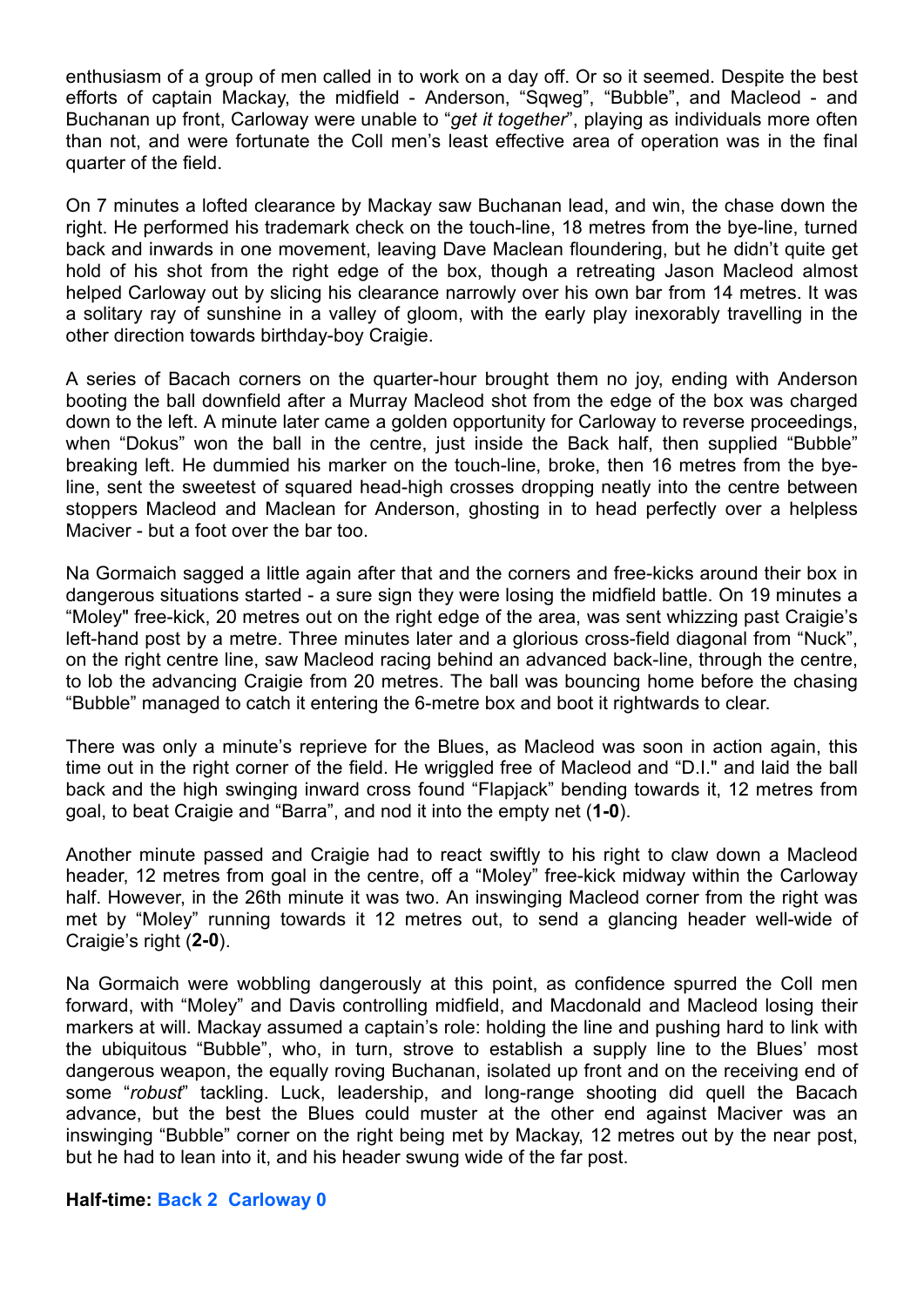Whatever "Windy" put in the half-time Bovril certainly worked. Or maybe it was the sharp end of his tongue! Certainly Carloway began the second half more purposefully, with a surer sense of organisation and individual purpose, knowing Back must be denied in the early stages of the second half. In 49 minutes a Macleod corner on the right was knocked out to Mackay on the right edge of the box, but he failed to connect cleanly and his effort trundled past the keeper's right-hand post. Back immediately surged and the ball was headed out by Mackay towards the left where Macleod controlled it, midway within the half, then sent an inviting diagonal behind the advancing back-line, where Macarthur and Macaulay, left marginally onside, just failed to connect.

Both sides knew the next goal would probably be decisive. The pace quickened; the tackling became fiercer, but the clear-cut chances were few, at either end. In 58 minutes Macleod laid off perfectly from the right, midway within the Carloway half, but the arriving Maclean's daisycutter from 24 metres was just too far from Macarthur's toe, coming in from the left, 14 metres from goal. Then a golden opportunity arrived for the Bacachs in the 61st minute. A disputed Anderson foul on "Moley" in the centre, just outside the box, led to a curling Macleod left-foot free-kick which cleared the wall but was read by Craigie, shoulder-high to his right.

In 69 minutes another disputed free-kick, this time by "Tiger" on Macleod on the left edge of the box, led to a Jason Macleod right-foot free-kick clearing the bar by two metres. However, five minutes later and the tie was all but settled. Over-commitment forward by Back allowed "Bubble" to cut out the build-up on the Carloway left, then break at speed down the right touchline, and his low forward pass released Buchanan on the right, off his marker. He carried the ball to the right edge of the box, turning inwards, and as the keeper came out to narrow the angle, send a perfect right-footer low to his right, and inside the far post. An absolute peach! (**2- 1**).

In 79 minutes the irrepressible Macleod managed to turn inwards off his constant shadow, "Tiger", then carry the ball along the line of the box but his left-foot shot from the right edge of the box went well-wide of Craigie's right-hand post. In 83 minutes "Tago" set up neat play by Buchanan, Macleod and "Barra" just inside the back half on the Carloway right, and the high diagonal was brought down perfectly by "Dokus" in the centre, on the edge of the box. He neatly side-stepped two lunging tackles, then pulled his right-foot drive a metre wide of Maciver's right-hand post.

Inside stoppage time, "Dokus" went for the goal of the season: as a Bacach attack broke down, the ball was cleared forward to him in the centre circle, inside his own half, and he instantaneously turned and dispatched a high up and under downfield over the Back keeper, watching play from the edge of his box. It cleared the keeper and was actually bouncing home, before Maciver somehow managed to get his left-foot to it under the bar and boot it clear to his left. What a goal that would have been, reminiscent of "Sqweg's" goal against Westside on the old machair pitch in Barvas years ago, but the wind had a major hand in that one.

However, "Dokus" had two final contributions to make. In the third minute of extra-time, a "Tago" corner from the left was played straight to him low, 20 metres out in the centre of the pitch, and this time he stroked it home confidently with his right foot, well to Maciver's right (**2-2**). In the dying seconds, a final drama: a breaking Buchanan, midway within the Back half, was brought down clumsily by his marker, Jason Macleod. In the compulsory melée that has to follow such events, "Dokus" decided to shove Jason a couple of times; the Back man reciprocated, so "Chancy" was compelled to invite both to have a long walk. Maybe they wanted in the shower first. It had been a draining evening!

## **Full-time: Back 2 Carloway 2**